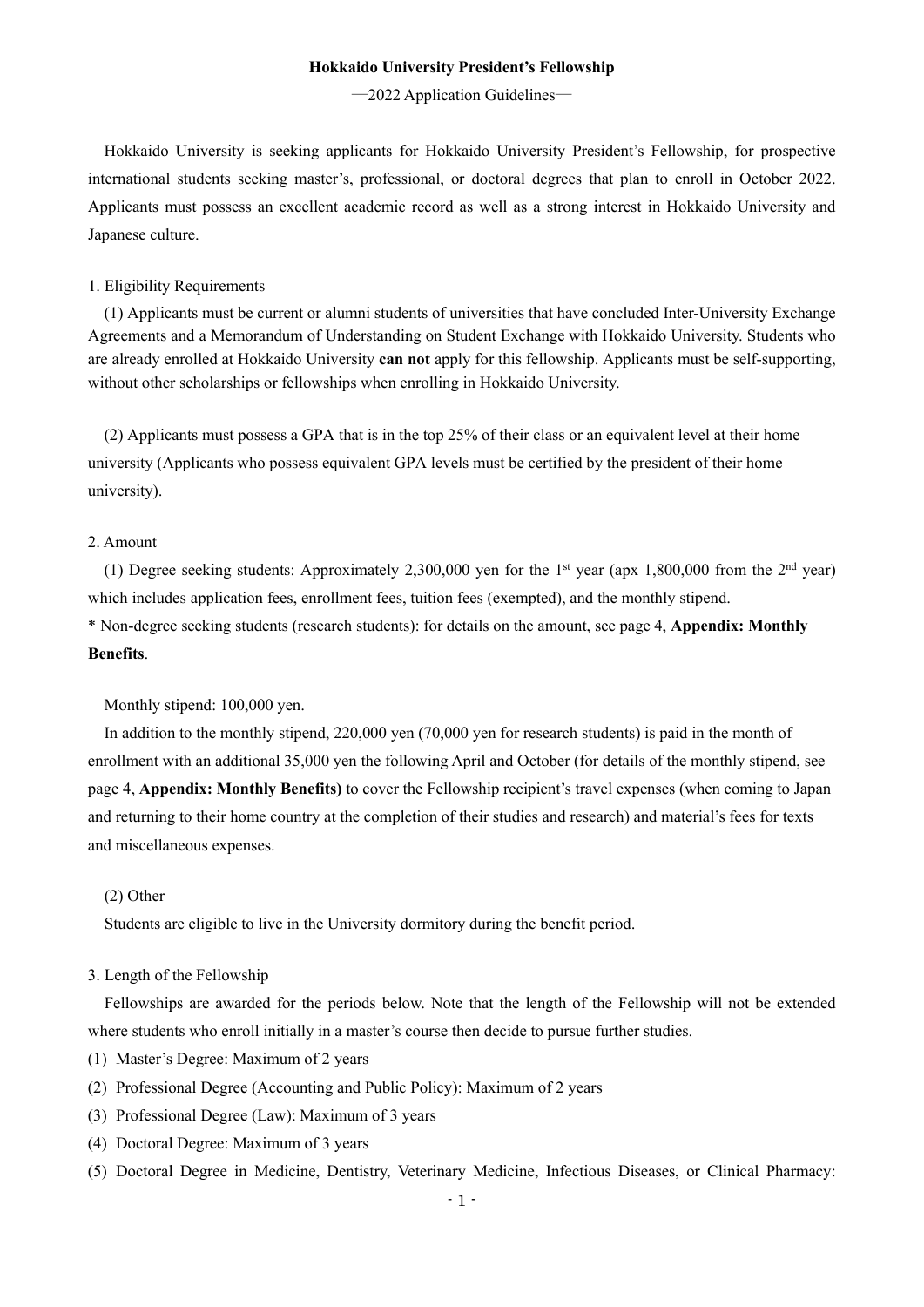Maximum of 4 years

# \* For research students before enrolling in any of the above  $(1) \sim (5)$ : Maximum of 6 months

4. Number of Fellowships

October 2022 enrollment: 6 students

5. Application Period

November 1st, 2021 – January 7th, 2022 without fail

## 6. Required Documents

(1) A completed Application for Hokkaido University President's Fellowship (Form 1). Before submitting the application, please make sure to contact your prospective supervisor directly and consult with them concerning the topic and plan of your research.

- (2) Consent letter written by your prospective supervisor (Form 2).
- (3) Official Transcripts

For a doctoral degree, both undergraduate and graduate transcripts must be submitted.

(4) A letter of recommendation from a supervisor at your university (no set form).

(5) Official candidacy announcement from your university's president to the President of Hokkaido University (no set form).

- 7. How to Apply
- (1) Applicants must submit the above documents to their university.
- (2) Each affiliated University must select ONE candidate, and send the required documents to Hokkaido University within the application period.
- \* Applications sent directly from the applicant will not be accepted.
- \* Please note that submitted documents will not be returned.
- \* In case of any change on the applicant's status, please be sure to inform us through the affiliated University as soon as possible.
- 8. Address for Applications

Kita 17 Nishi8, Kita-ku, Sapporo, Hokkaido, 060-0817, Japan

Academic Affairs Department

Student Support Division

Attn: Fumie YAMASHITA (Ms.)

Email: scholarship@academic.hokudai.ac.jp

9. Selection Criteria

Hokkaido University will review the documents submitted and select candidates based on the criteria below:

- (1) Suitability of field of study and research theme
- (2) Excellence of transcripts
- (3) Letter of recommendation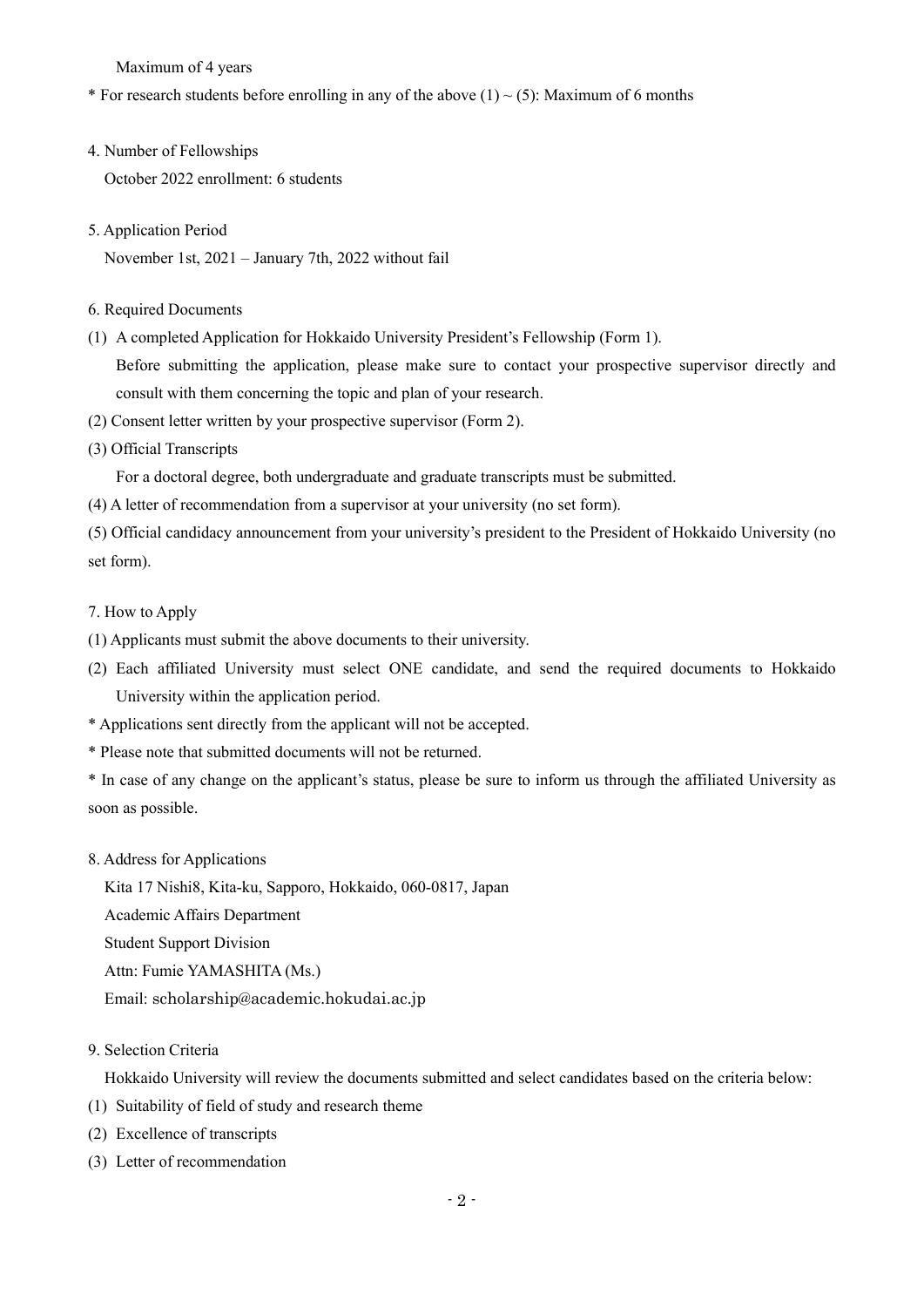(4) Strong interest in Hokkaido University

\*The University may request further information or an interview during the screening process

10. Notification of Award

Results of the selection process will be forwarded in writing to the affiliated universities.

- 11. Entrance Examination and Final Decision of Awards
- (1) Candidates selected for President's Fellowship must pass the entrance examinations and complete enrollment procedures within the designated period.
- (2) On completion of the above procedures, the award of President's Fellowship will be confirmed.
- 12. Responsibilities of Fellowship Recipients
- (1) To receive the Fellowship, recipients must confirm their attendance at Hokkaido University by presenting themselves at their departmental administrative office by the 5<sup>th</sup> day of each month.
- (2) Fellowship recipients must consult with their supervisors and write an academic achievement plan at the beginning of each semester. The form must be submitted to the President.
- (3) Fellowship recipients must report on the progress of their research.
- (4) Fellowship recipients must actively participate in the following activities as long as they do not interfere with their research:
	- A) Contribute newsletter articles
	- B) Assist University visitors from overseas
	- C) Other activities required by the President.
- 13. Termination or Suspension of Fellowships

Fellowships will be suspended or terminated by the University in the following cases:

- (1) If the Fellowship recipient does not complete enrollment procedures
- (2) If the Fellowship recipient is expelled from the University under Article 20 of the *General Rules of Graduate Schools of Hokkaido University* (March 17,1954, HU Doc No.3; hereinafter referred to as *General Rules of Graduate Schools*)
- (3) If the Fellowship recipient is disciplined under Article 26 of the *General Rules of Graduate Schools*
- (4) If the Fellowship recipient is reprimanded under Article 6(3) (est. March 27, 2006) of the regulations concerning disciplinary action for students of Hokkaido University
- (5) If the Fellowship recipient has completed their course of study as stipulated in Article  $22(1),(3)$ , (5), Article 23, and Article 23-2(2) of the *General Rules of Graduate Schools*
- (6) If the Fellowship recipient is unable to complete their studies within the designated time frame for their course of study
- (7) If the Fellowship recipient who first enrolled as a research student is unable to enroll in graduate school within the designated timeframe of the Fellowship
- (8) If the Fellowship recipient temporarily withdraws from the University. Should the recipient wish to return to the University, payment of the Fellowship may be resumed, starting from the month following the recipient's return; however, the length of the Fellowship (No.3, Length of Fellowships) will not be extended.